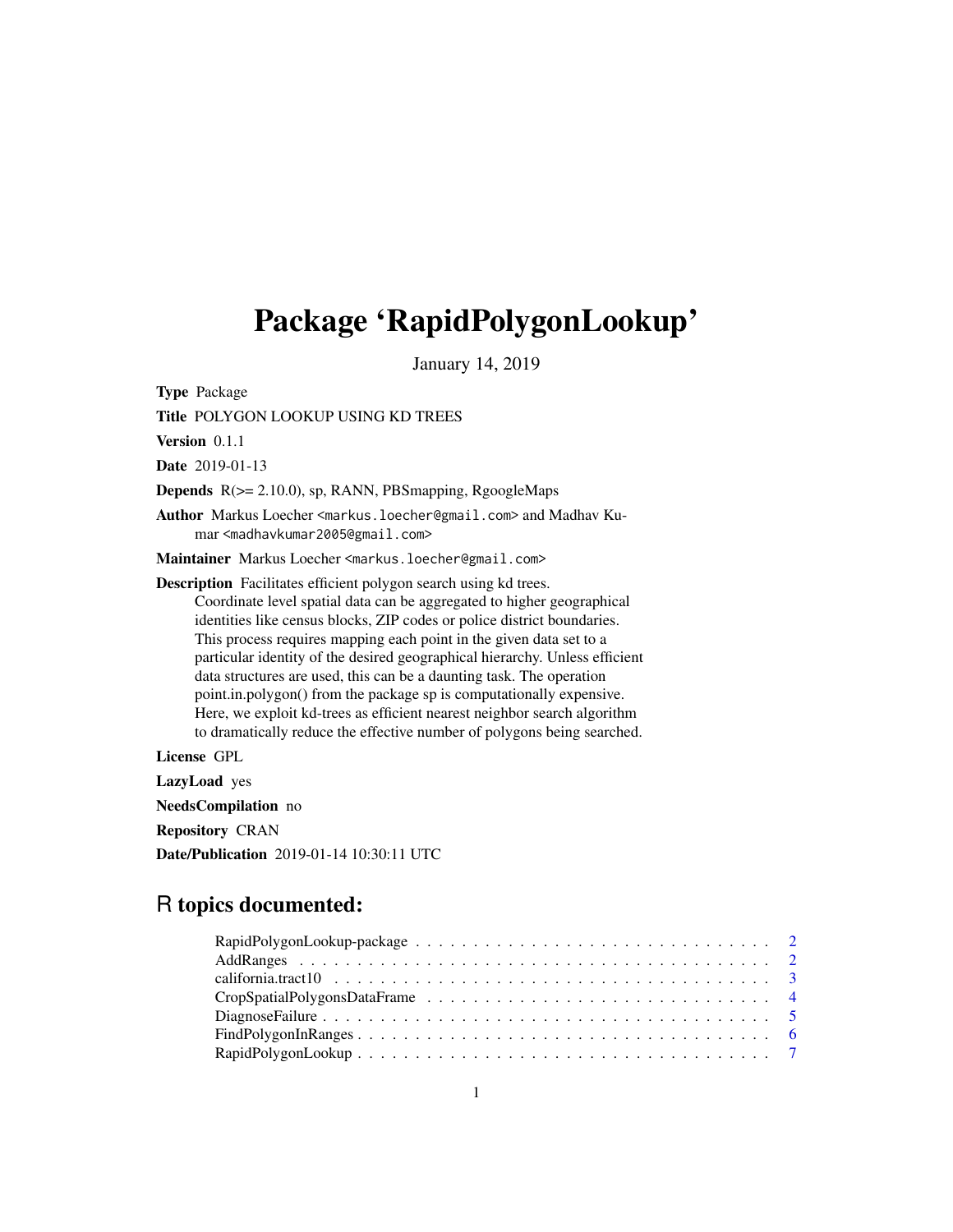## <span id="page-1-0"></span>2 AddRanges

| Index |  |  |  |  |  |  |  |  |  |  |  |  |  |  |  |  |  |  |  |
|-------|--|--|--|--|--|--|--|--|--|--|--|--|--|--|--|--|--|--|--|

RapidPolygonLookup-package

*Polygon lookup using kd trees*

## Description

This package facilitates efficient polygon search using kd trees. Coordinate level spatial data can be aggregated to higher geographical identities like census blocks, ZIP codes or police district boundaries. This process requires mapping each point in the given data set to a particular identity of the desired geographical hierarchy. Unless efficient data structures are used, this can be a daunting task. The operation point.in.polygon() from the package sp is computationally expensive. Here, we exploit kd-trees as efficient nearest neighbor search algorithm to dramatically reduce the effective number of polygons being searched.

## Details

| Package:    | RapidPolygonLookup                                                                                                            |
|-------------|-------------------------------------------------------------------------------------------------------------------------------|
| Type:       | Package                                                                                                                       |
| Title:      | Polygon lookup using kd trees                                                                                                 |
| Version:    | 0.1                                                                                                                           |
| Date:       | $2013 - 11 - 18$                                                                                                              |
| Depends:    | $R$ ( $>=$ 2.10.0), sp, RANN, PBS mapping, RgoogleMaps                                                                        |
| Author:     | "Markus Loecher, Berlin School of Economics and Law (BSEL)" <markus.loecher@gmail.com>, Madhav Kun</markus.loecher@gmail.com> |
| Maintainer: | "Markus Loecher" <markus.loecher@gmail.com></markus.loecher@gmail.com>                                                        |
| License:    | GPL                                                                                                                           |
| LazyLoad:   | yes                                                                                                                           |

#### Author(s)

Markus Loecher <markus.loecher@gmail.com> and Madhav Kumar <madhavkumar2005@gmail.com>

AddRanges *Add xlim and ylim for each polygon*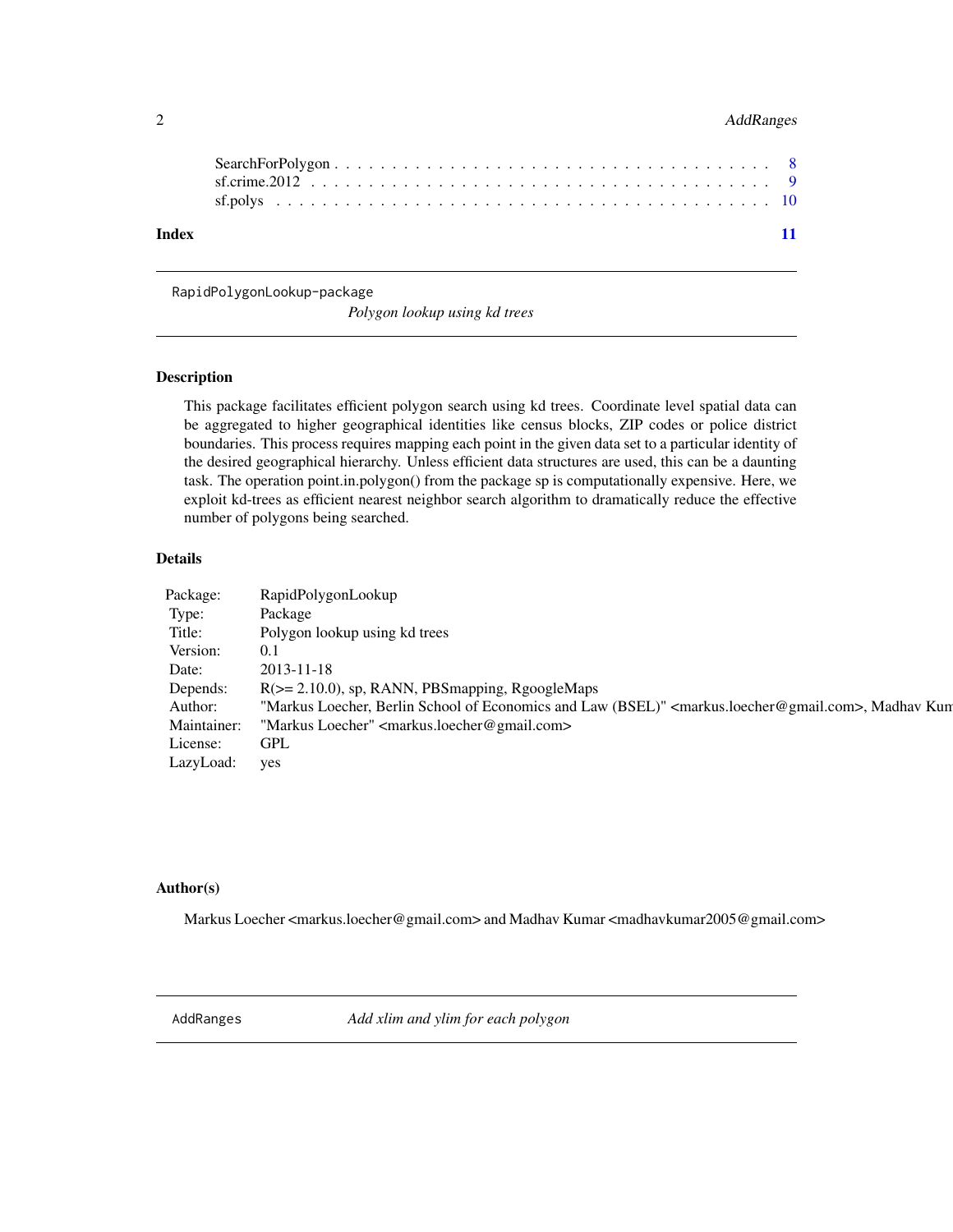## <span id="page-2-0"></span>california.tract10 3

#### **Description**

This function computes the bounding box for each polygon and adds this information to the list. The bounding boxes can be used in various applications. Our main motivation is for the massive PointsInPolygon search to exclude those polygons as candidates whose bounding box does not contain the current point.

#### Usage

```
AddRanges(poly.list)
```
#### Arguments

poly.list polygon list with three elements: data, polys, and poly.centers

## Value

Returns augmented polygon list with additional element – "ranges"

#### Author(s)

Markus Loecher <markus.loecher@gmail.com> and Madhav Kumar <madhavkumar2005@gmail.com>

## Examples

```
data(sf.polys, envir = environment())
sf.polys <- AddRanges(sf.polys)
str(sf.polys$ranges)
```
california.tract10 *Census Tract spatial polygons for the state of California*

#### Description

Object of class SpatialPolygonsDataFrame containing spatial polygons of Census tracts in California. The object has been originally created from the 2010 US Census tiger/line boundary files (http://www.census.gov/geo/www/tiger/) for Census Tracts. The polygons have been manually cropped to the area in and around San Francisco.

#### Usage

data(california.tract10)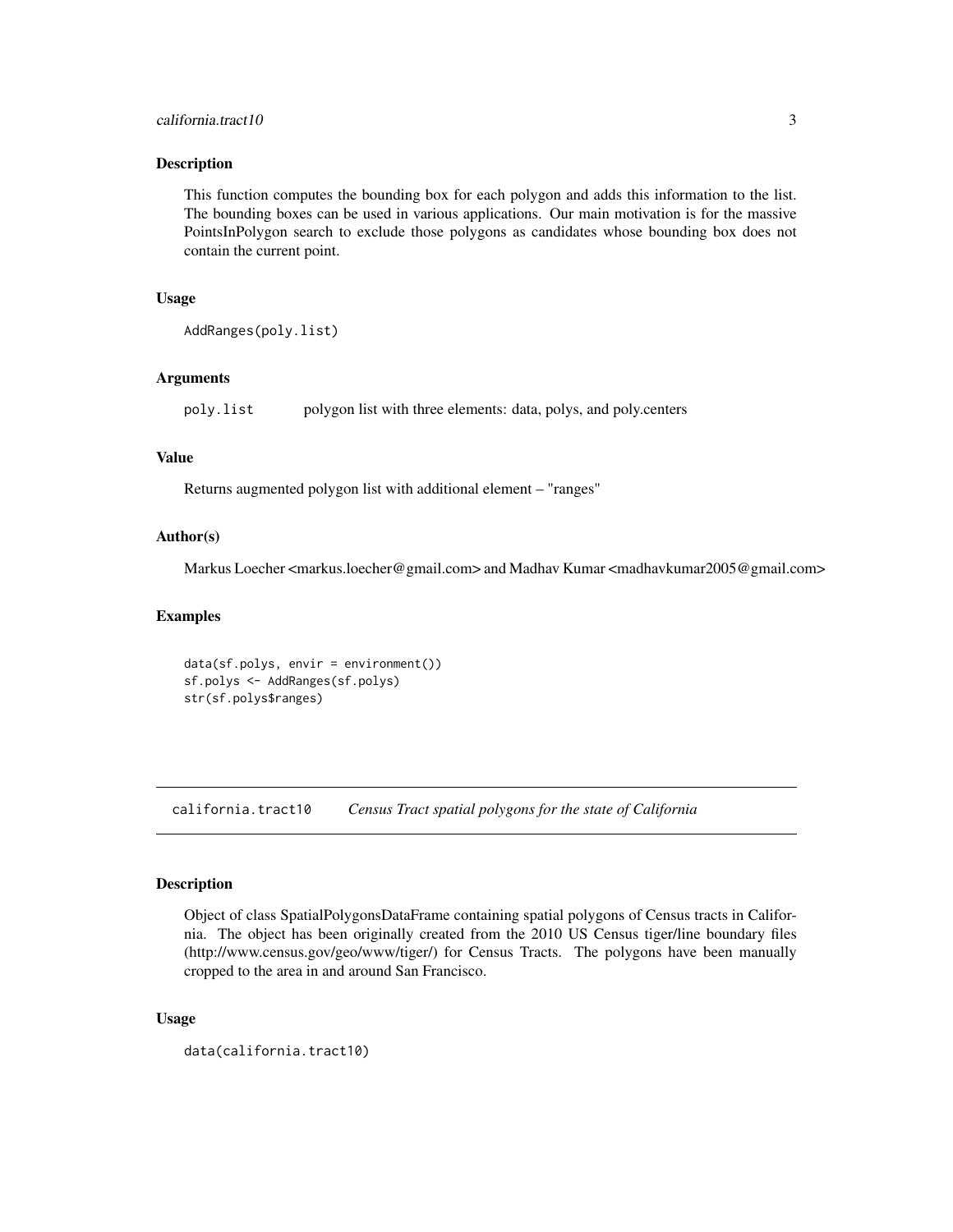#### <span id="page-3-0"></span>Format

An object of class SpatialPolygonsDataFrame from the sp package

- data data frame containing information for 457 variables (excluding ids) available from the summary file 1
- polygons polygons of Census Tracts
- plotOrder plotting order of polygons
- bbox bounding box of spatial polygons
- proj4string projection of polygons. All polygons are projected in CRS(" +proj=longlat +ellps=GRS80 +datum=NAD83 +no\_defs +towgs84=0,0,0")

## Details

For details on the summary variables present in the data frame please refer

http://www.census.gov/prod/cen2000/doc/sf1.pdf

#### Source

http://cran.r-project.org/web/packages/UScensus2010/index.html

#### References

Zack W. Almquist (2010). US Census Spatial and Demographic Data in R: The UScensus2000 Suite of Packages. Journal of Statistical Software, 37(6), 1-31. URL http://www.jstatsoft.org/v37/i06/ http://www.census.gov/prod/cen2000/doc/sf1.pdf

## Examples

```
data(california.tract10, envir = environment())
plot(california.tract10)
```
CropSpatialPolygonsDataFrame

*Crop polygons to bounding box and adds polygon centers*

#### **Description**

This function serves three purposes: (i) changes the (complicated) data structure of a spatial polygon (from the sp package) to a format which is aligned with the (simpler) PBSmapping polygon format. (ii) clips/crops the polygons to a pre specified bounding box (iii) computes and adds the polygon centers for each polygon

#### Usage

```
CropSpatialPolygonsDataFrame(x, bb = NULL, verbose = 0)
```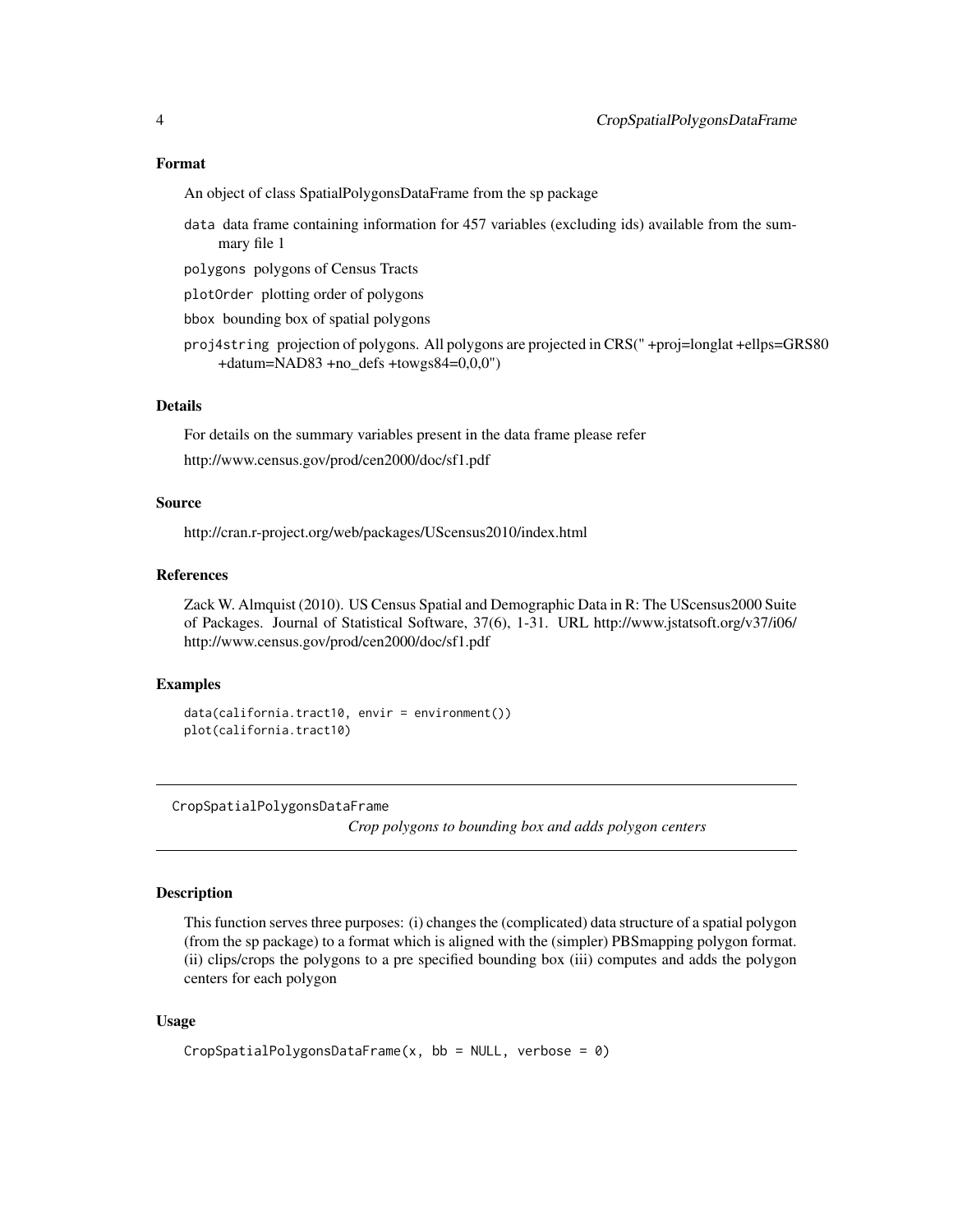## <span id="page-4-0"></span>DiagnoseFailure 5

#### **Arguments**

| х       | object of class SpatialPolygonsDataFrame |
|---------|------------------------------------------|
| hh      | bounding box to crop the polygons        |
| verbose | level of verbosity                       |

## Value

New list with separate entries for data, polys, and poly centers

#### Author(s)

Markus Loecher <markus.loecher@gmail.com> and Madhav Kumar <madhavkumar2005@gmail.com>

## Examples

```
# San Francisco:
data(california.tract10, envir = environment())
sf.polys <- CropSpatialPolygonsDataFrame(x= california.tract10,
                                       bb= data.frame(X=c(-122.5132, -122.37),
                                                      Y= c(37.70760, 37.81849)))
```

| DiagnoseFailure |             |  |  |  | Visualize points that could not be mapped using RapidPoly- |
|-----------------|-------------|--|--|--|------------------------------------------------------------|
|                 | gonLookup() |  |  |  |                                                            |

## Description

This functions plots the points that could not be mapped using RapidPolygonLookup() The points are overlayed on the polygons to contextualize their geographical location and understand the reason behind their exclusion.

#### Usage

```
DiagnoseFailure(XY.polys, poly.list = NULL)
```
#### Arguments

| XY.polys  | output from function RapidPolygonLookup()                                          |
|-----------|------------------------------------------------------------------------------------|
| poly.list | polygon list with 3 or 4 elements: data, polys, poly.centers, and possibly ranges. |
|           | Needs to be supplied if RapidPolygonLookup() was run with keep data = FALSE        |

## Author(s)

Markus Loecher <markus.loecher@gmail.com> and Madhav Kumar <madhavkumar2005@gmail.com>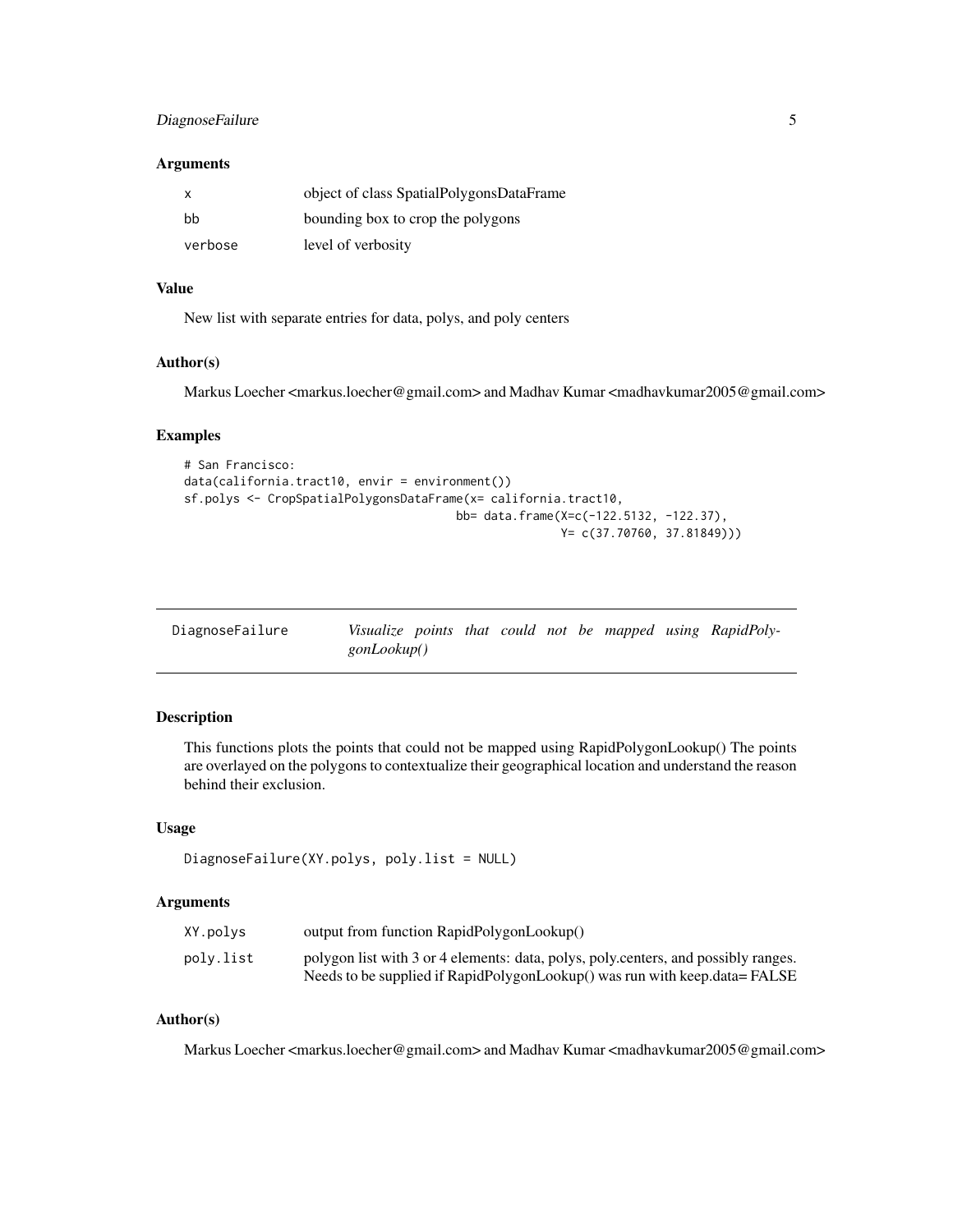## Examples

```
data(sf.crime.2012, envir = environment())
data(sf.polys, envir = environment())
cat(nrow(sf.crime.2012), "rows in SF crime \n")
XY.kdtree <- RapidPolygonLookup(sf.crime.2012[,c("X","Y")], poly.list= sf.polys,
                                k= 10, N= 1000,
                                poly.id= "fips", poly.id.colname= "census.block",
                                keep.data= TRUE, verbose= TRUE)
DiagnoseFailure(XY.kdtree)
```
FindPolygonInRanges *Use range-search to map points to polygon.*

#### Description

This function searches the lat-long ranges of polygons to come up with a shorter list of candidates on which point.in.polygon() from the sp package can be applied.

## Usage

```
FindPolygonInRanges(poly.list, XY, poly.id = "fips", poly.id.colname = "census.block",
    verbose = 0
```
#### **Arguments**

| poly.list       | polygon list with 3 or 4 elements: data, polys, poly.centers, and possibly ranges |
|-----------------|-----------------------------------------------------------------------------------|
| XY              | data frame containing X-Y columns                                                 |
| poly.id         | column name in 'poly.list\$data' containing the polygon identifier                |
| poly.id.colname |                                                                                   |
|                 | desired column name in the output data frame containing the polygon identifier    |
| verbose         | level of verbosity                                                                |

## Author(s)

Markus Loecher <markus.loecher@gmail.com> and Madhav Kumar <madhavkumar2005@gmail.com>

## Examples

```
data(sf.crime.2012, envir = environment())
data(sf.polys, envir = environment())
sf.polys <- AddRanges(sf.polys)
XY <- FindPolygonInRanges(sf.polys, sf.crime.2012[1:1000,], verbose=0)
which(is.na(XY[,"census.block"]))
table(XY$rank)
```
<span id="page-5-0"></span>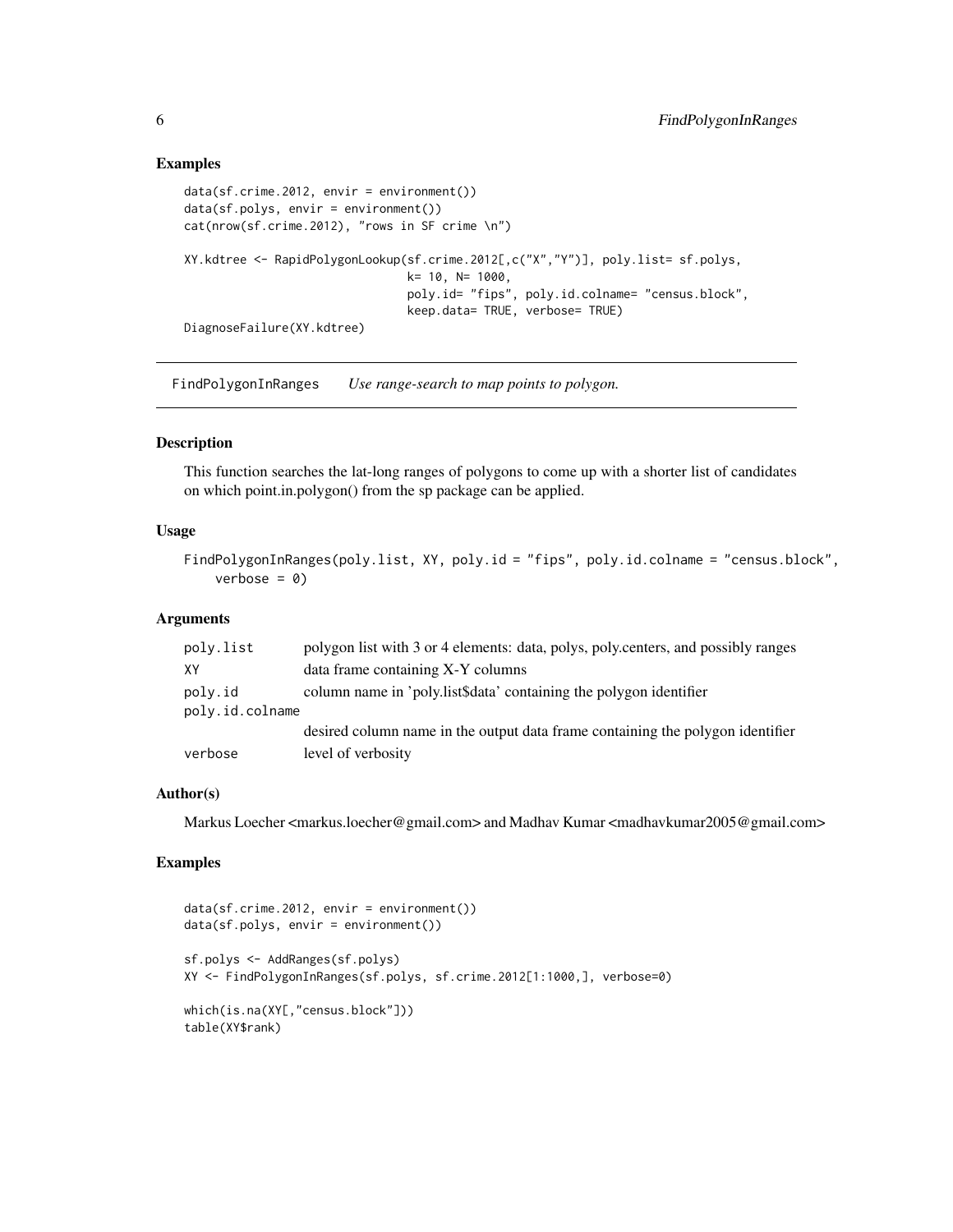<span id="page-6-0"></span>RapidPolygonLookup *Efficient spatial polygon search using kd-trees.*

### Description

Given spatial partitions such as census blocks, ZIP codes or police district boundaries, we are frequently faced with the need to spatially aggregate data. Unless efficient data structures are used, this can be a daunting task. The operation point.in.polygon() from the package sp is computationally expensive. Here, we exploit kd-trees as efficient nearest neighbor search algorithm to dramatically reduce the effective number of polygons being searched. Points that are left unmapped are put through a linear search to find the associated polygon.

## Usage

```
RapidPolygonLookup(XY, polygons, poly.list = NULL, k = 10, N = nrow(XY),
   poly.id = "fips", poly.id.colname = "census.block", keep.data = TRUE,
   verbose = 0
```
## Arguments

| XY              | data frame containing X-Y or (lon-lat, long-lat, longitude-latitude) columns                                              |
|-----------------|---------------------------------------------------------------------------------------------------------------------------|
| polygons        | polygons to crop and add poly centres                                                                                     |
| poly.list       | polygon list with three elements: data, polys, and poly.centers as output from<br>function CropSpatialPolygonsDataFrame() |
| k               | maximum number of near neighbours to compute. The default value is set to 10                                              |
| N               | number of rows of XY to search                                                                                            |
| poly.id         | column name in 'poly.list\$data' containing the polygon identifier                                                        |
| poly.id.colname |                                                                                                                           |
|                 | desired column name in the output data frame containing the polygon identifier                                            |
| keep.data       | retain polygon list and centers for future referece                                                                       |
| verbose         | level of verbosity                                                                                                        |

## Value

The original points augmented with polygon ID are returned along with the poly centers and other call information

## Author(s)

Markus Loecher <markus.loecher@gmail.com> and Madhav Kumar <madhavkumar2005@gmail.com>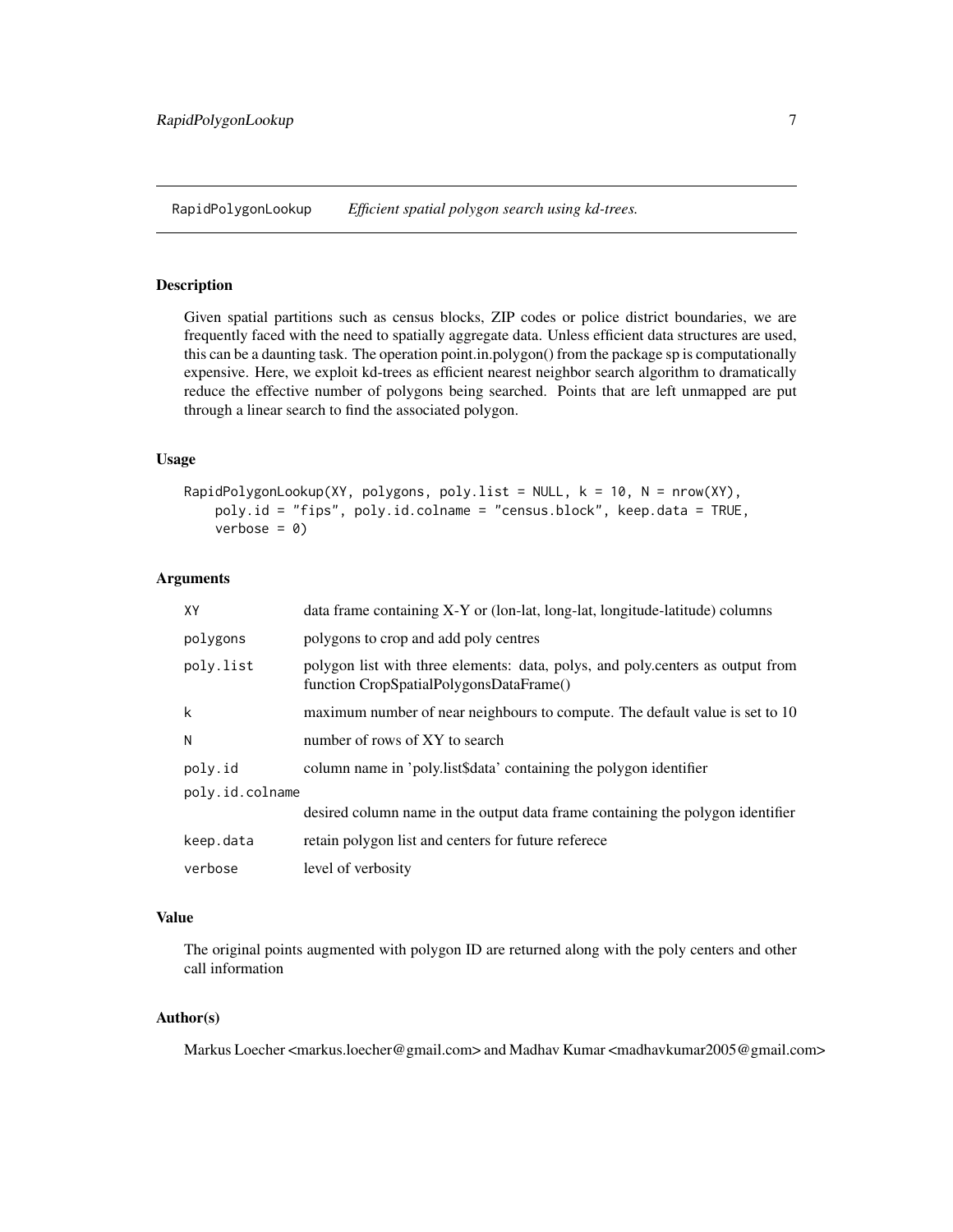## Examples

```
data(sf.crime.2012, envir = environment())
data(sf.polys, envir = environment())
cat(nrow(sf.crime.2012), "rows in SF crime \n")
XY.kdtree <- RapidPolygonLookup(sf.crime.2012[,c("X","Y")], poly.list= sf.polys,
                                  k= 10, N= 1000,
                                  poly.id= "fips", poly.id.colname= "census.block",
                                  keep.data= TRUE, verbose= TRUE)
XY.kdtree.DF <- XY.kdtree$XY
table(XY.kdtree.DF$rank, useNA= "always")
hist(XY.kdtree.DF$rank, xlab = "rank of neighbor")
```
SearchForPolygon *Use kd-trees to search the nearest neighbour polygons for a given set of points*

## Description

This function uses the nn2() function from the RANN package to come up with a shorter list of candidates on which point.in.polygon() from the sp package can be applied.

#### Usage

```
SearchForPolygon(poly.list, XY, k, poly.id, poly.id.colname,
   verbose = 0)
```
## Arguments

| poly.list       | polygon list with 3-4 elements: poly.centers, data, polys and possibly ranges       |
|-----------------|-------------------------------------------------------------------------------------|
| XY              | data frame containing X-Y columns to assign polygons to                             |
| k               | maximum number of nearest neighbours to compute. The default value is set to<br>10. |
| poly.id         | column name in 'poly.list\$data' containing the polygon identifier                  |
| poly.id.colname |                                                                                     |
|                 | desired column name in the output data frame containing the polygon identifier      |
| verbose         | level of verbosity                                                                  |

### Value

Returns data frame with identified polygon and nearest neighbour rank

## Author(s)

Markus Loecher <markus.loecher@gmail.com> and Madhav Kumar <madhavkumar2005@gmail.com>

<span id="page-7-0"></span>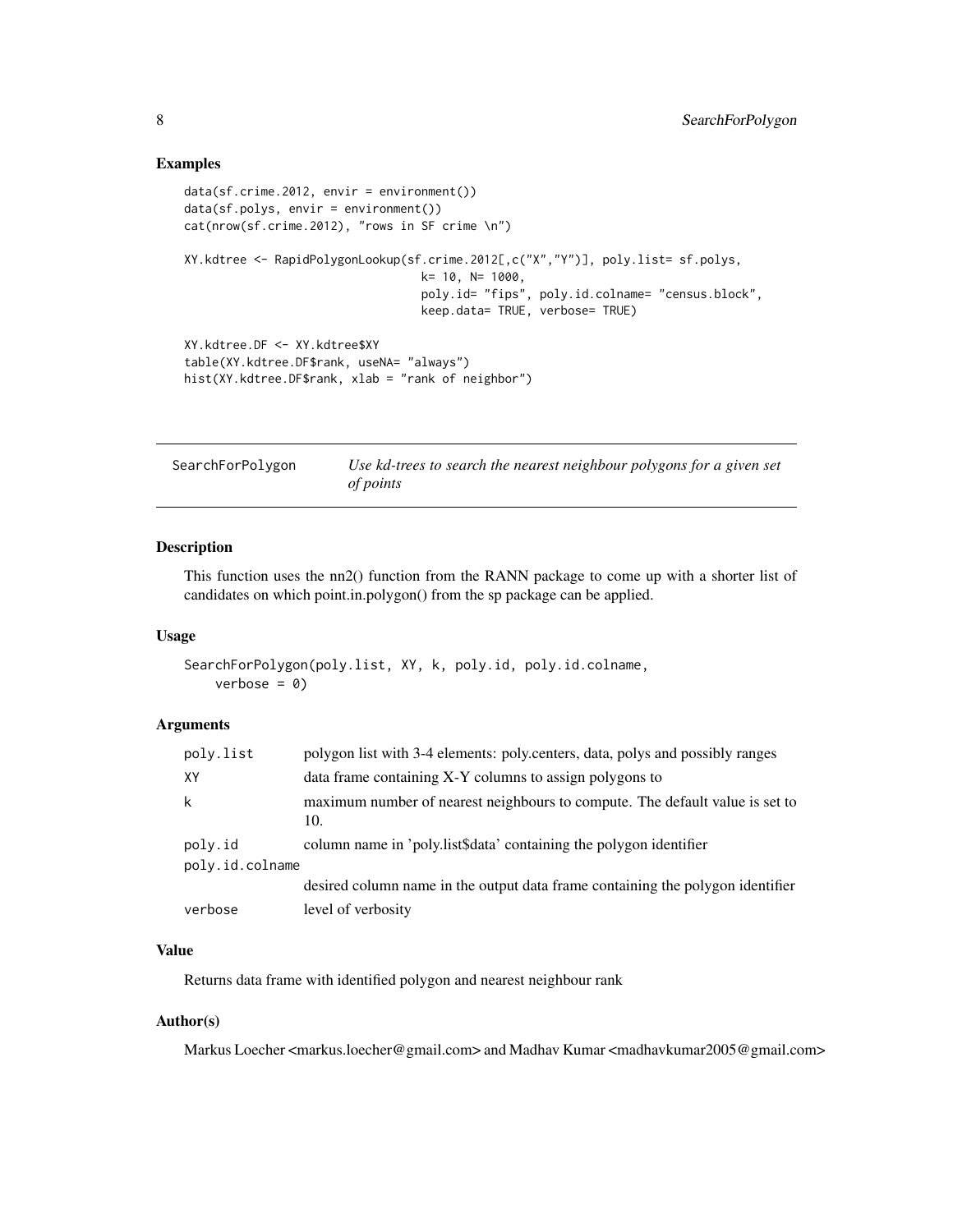## <span id="page-8-0"></span> $s$ f.crime.2012 9

## Examples

```
data(sf.crime.2012, envir = environment())
data(sf.polys, envir = environment())
XY.polys <- SearchForPolygon(poly.list= sf.polys, XY= sf.crime.2012[1:1000,], k= 10,
                             poly.id= "fips", poly.id.colname= "census.block",
                             verbose= TRUE)
```
sf.crime.2012 *Sample data with lat/long information*

## Description

2012 crime incident data from the city of San Francisco

## Usage

data(sf.crime.2012)

## Format

A data frame with 20,000 randomly selected observations with the following variables and their types:

Date character

X numeric

Y numeric

violent Factor

## Details

There are no more details required

#### Source

https://data.sfgov.org/Public-Safety/SFPD-Reported-Incidents-2003-to-Present/dyj4-n68b

## Examples

data(sf.crime.2012, envir = environment())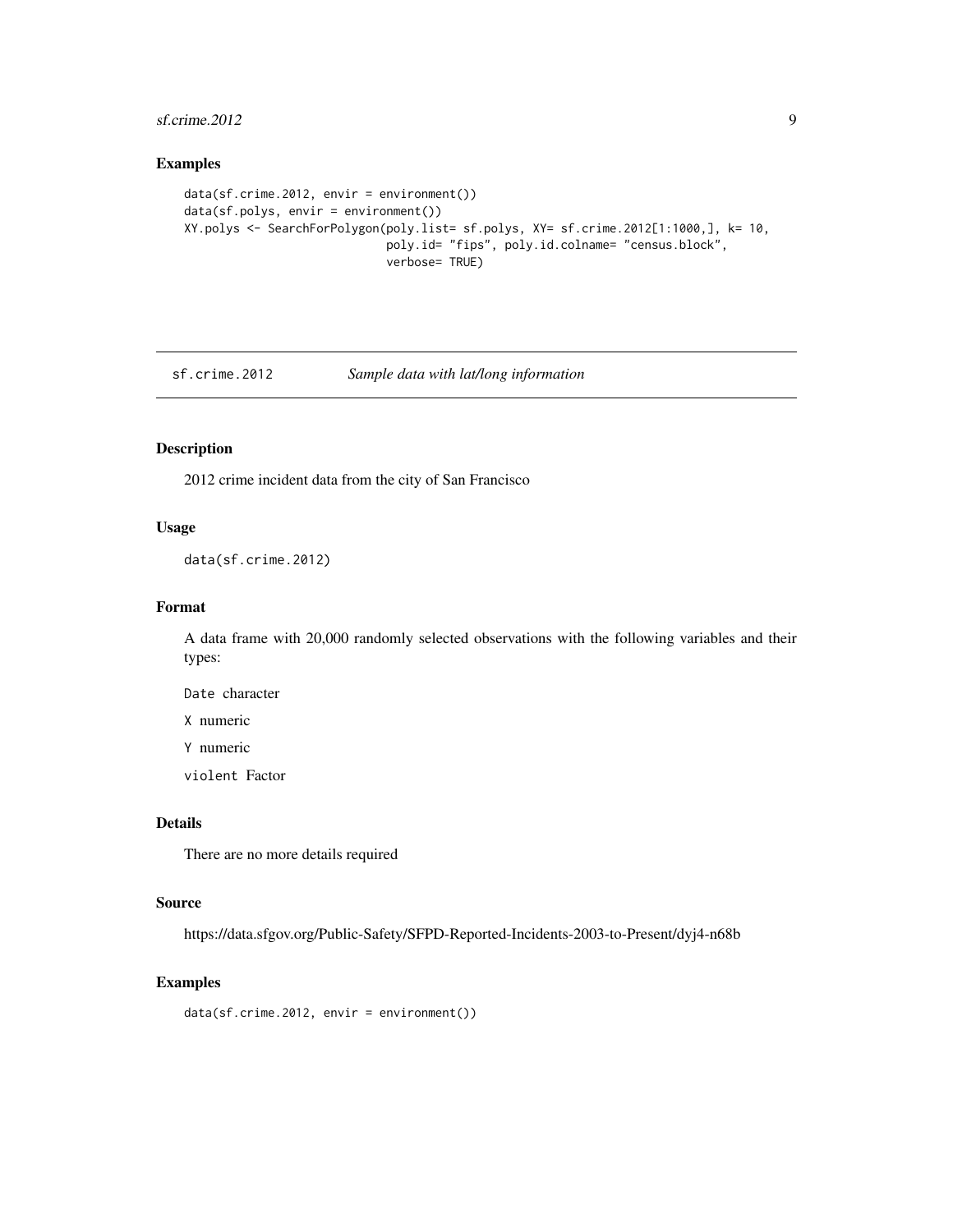<span id="page-9-0"></span>

## Description

Cropped spatial polygons from California Census tracts bounded between San Francisco limits

## Usage

data(sf.polys)

## Format

A list object with the following elements:

data data frame retained from California tracts object of class SpatialPolygonsDataFrame

polys PolySet object from PBSmapping containing the spatial polygons

poly.centers PolyData object from PBSmapping containing the polygon centroids

## Details

This object is created from a function of CropSpatialPolygonsDataFrame() from the RapidPolygonLookup package

## Source

http://cran.r-project.org/web/packages/UScensus2010/index.html

## References

Zack W. Almquist (2010). US Census Spatial and Demographic Data in R: The UScensus2000 Suite of Packages. Journal of Statistical Software, 37(6), 1-31. URL http://www.jstatsoft.org/v37/i06/

## Examples

```
data(sf.polys, envir = environment())
plotPolys(sf.polys$polys)
```